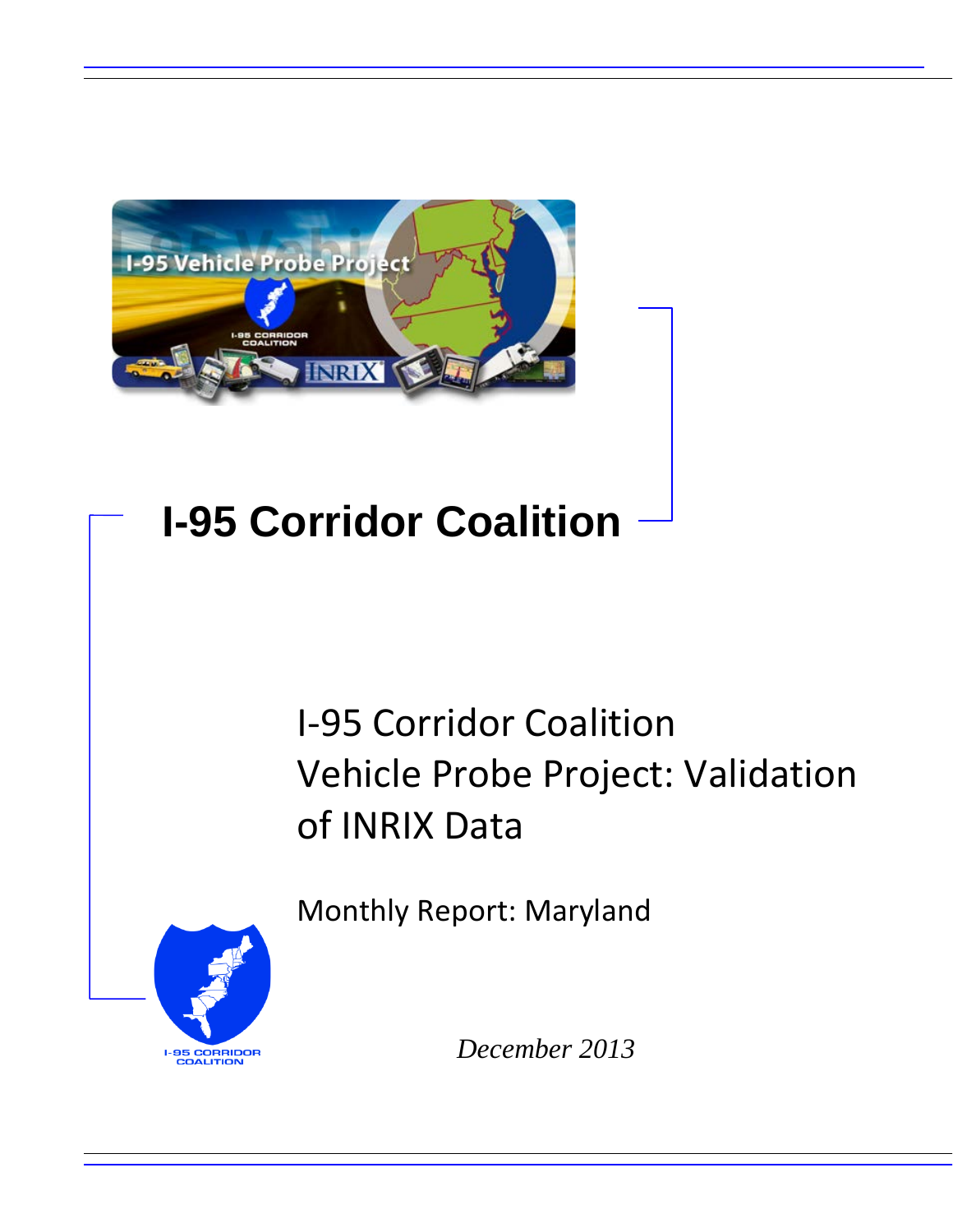# **I-95 CORRIDOR COALITION VEHICLE PROBE PROJECT VALIDATION OF INRIX DATA JULY 2013**

## *Monthly Report*

*Prepared for:*

I-95 Corridor Coalition

*Sponsored by:*

I-95 Corridor Coalition

*Prepared by:*

Ali Haghani, Masoud Hamedi, Hyoshin Park, Hyoseuk Chang, Yashar Aliari Kardedeh

University of Maryland, College Park

*Acknowledgements:*

The research team would like to express its gratitude for the assistance it received from the state highway officials in Maryland during the course of this study. Their effort was instrumental during the data collection phase of the project. This report would not have been completed without their help.

*December 2013*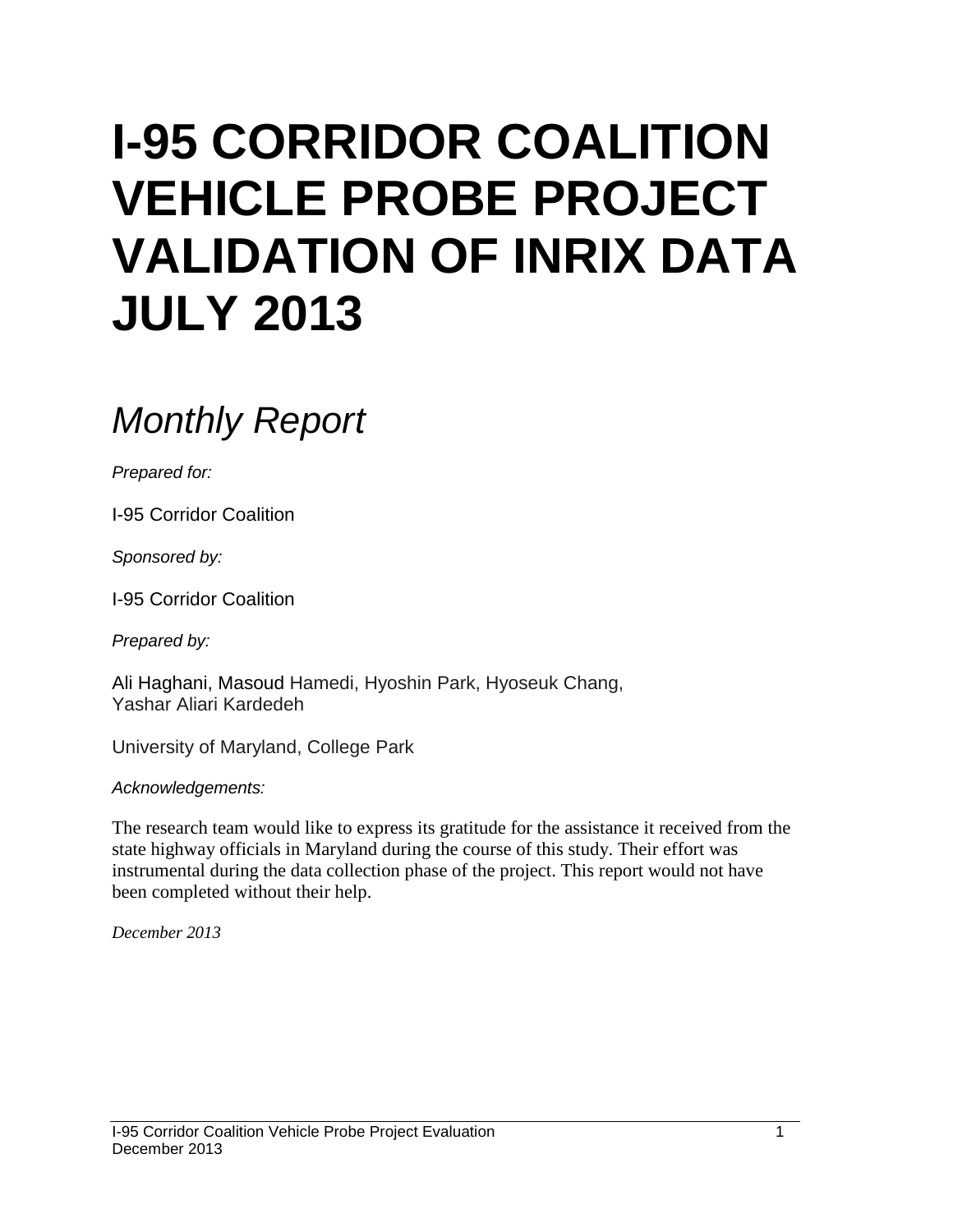### **Evaluation Results for the State of Maryland**

### *Executive Summary*

roadway.

The data from the Vehicle Probe Project is validated using Bluetooth<sup>TM</sup> Traffic Monitoring (BTM) technology on a near monthly basis. BTM sensors were deployed at the beginning and ending points of 10 segments along the MD-355 corridor and six segments along the MD-586 corridor for both directions. The Bluetooth sensor deployment covers the range from East-West Hwy to Germantown Rd along MD-355 and the range from Maryland Ave to MD-355 along MD-586. Travel time data was collected for both directions along the arterial from July 6, 2013 through July 20, 2013. Since a single BTM sensor covered both directions of the arterial, validation was not performed on TMC segments significantly different from sensor deployment locations. The dataset collected represents approximately 1,603 hours of observations along 16 arterial segments, totaling approximately 34 miles. The number of effective five-minute travel time samples observed was 19,239 in total.

ES Table 1 summarizes the results of the comparison between the validation data and the INRIX data for arterial segments during the above noted periods. As shown, the average absolute speed error (AASE) were within specification in all speed bins, and Speed Error Bias (SEB) were within specification in all speed bins except for the 0-15 MPH category and the 35+ MPH category.

|                  | <b>ES Table 1 - Maryland Evaluation Summary for Arterial</b>                           |                         |                         |                         |                   |                    |  |  |  |  |  |
|------------------|----------------------------------------------------------------------------------------|-------------------------|-------------------------|-------------------------|-------------------|--------------------|--|--|--|--|--|
|                  | <b>Absolute Speed Error</b><br>(<10mph)                                                |                         | <b>Speed Error Bias</b> | (<5mph)                 | Number            |                    |  |  |  |  |  |
|                  | Comparison                                                                             |                         | Comparison              |                         | of $5$            | Hours of           |  |  |  |  |  |
| <b>Speed Bin</b> | with SEM<br>Band                                                                       | Comparison<br>with Mean | with SEM<br>Band        | Comparison<br>with Mean | Minute<br>Samples | Data<br>Collection |  |  |  |  |  |
| 0-15 MPH         | 7.0                                                                                    | 13.1                    | 6.9                     | 13.0                    | 1341              | 111.8              |  |  |  |  |  |
| 15-25 MPH        | 3.1                                                                                    | 7.9                     | 3.1                     | 7.6                     | 6271              | 522.6              |  |  |  |  |  |
| 25-35 MPH        | 1.0                                                                                    | 4.2                     | 0.6                     | 1.8                     | 6614              | 551.2              |  |  |  |  |  |
| 35+ MPH          | 5.1                                                                                    | 10.9                    | $-5.0$                  | $-10.6$                 | 5013              | 417.8              |  |  |  |  |  |
| All Speeds       | 3.2                                                                                    | 7.8                     | 0.4                     | 1.2                     | 19239             | 1603.3             |  |  |  |  |  |
|                  | Based upon data collected from July 6, 2013 through July 20, 2013 across 34.1 miles of |                         |                         |                         |                   |                    |  |  |  |  |  |

As part of the on-going validation process, vehicle probe data from each state is validated on a rotating basis. This is the seventh time that data has been validated in Maryland. As additional validation is performed, a summary of the cumulative validation effort will be provided.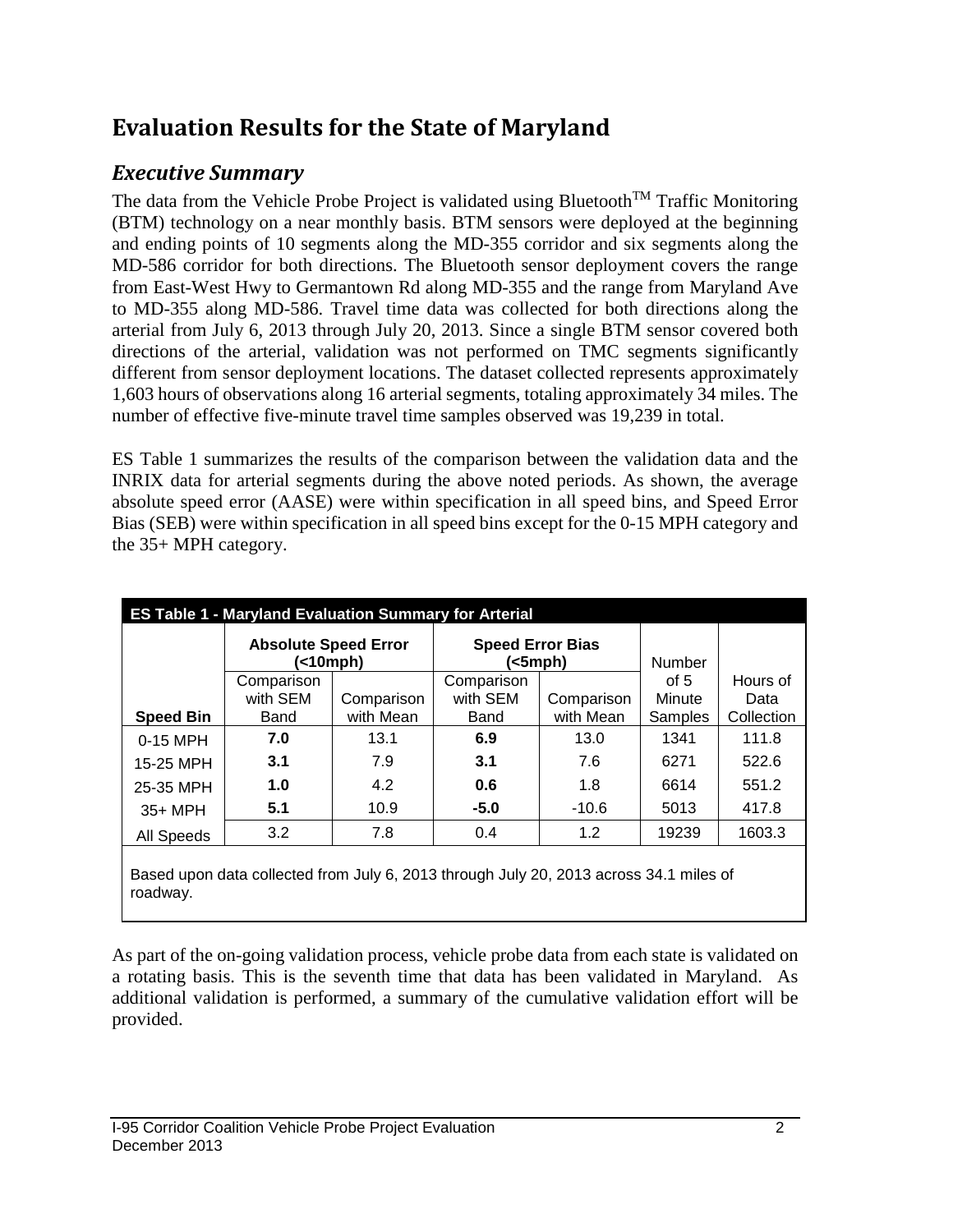#### *Data Collection*

The data from the Vehicle Probe Project is validated using Bluetooth<sup>TM</sup> Traffic Monitoring (BTM) technology on a near monthly basis. BTM sensors were deployed at the beginning and ending points of 10 segments along the MD-355 corridor and 6 segments along the MD-586 corridor. The Bluetooth sensor deployment covers the range from East-West Hwy to Germantown Rd along the MD-355 and the range from Maryland Ave to MD-355 along the MD-586. Travel time data was collected for both directions along the arterial from July 6, 2013 through July 20, 2013 with the assistance of Maryland Department of Transportation (MDOT) personnel. Since a single BTM sensor covered both directions of arterial, validation was not performed on TMC segments significantly different from sensor deployment locations. This round of data collection in Maryland was designed to capture the traffic data on a sample of arterial anticipated to have significant traffic. Segment locations are chosen with a high-likelihood of observing recurrent and non-recurrent congestion during peak or off-peak periods.

Figures 1 and 2 presents an overview snapshot of the roadway segments, over which Bluetooth sensors were deployed along the MD-355 and MD-586 corridors in Maryland. Blue segments represent arterial segments selected for analysis.



**Figure 1** — Locations of segments MD-355 corridor selected for analysis in Maryland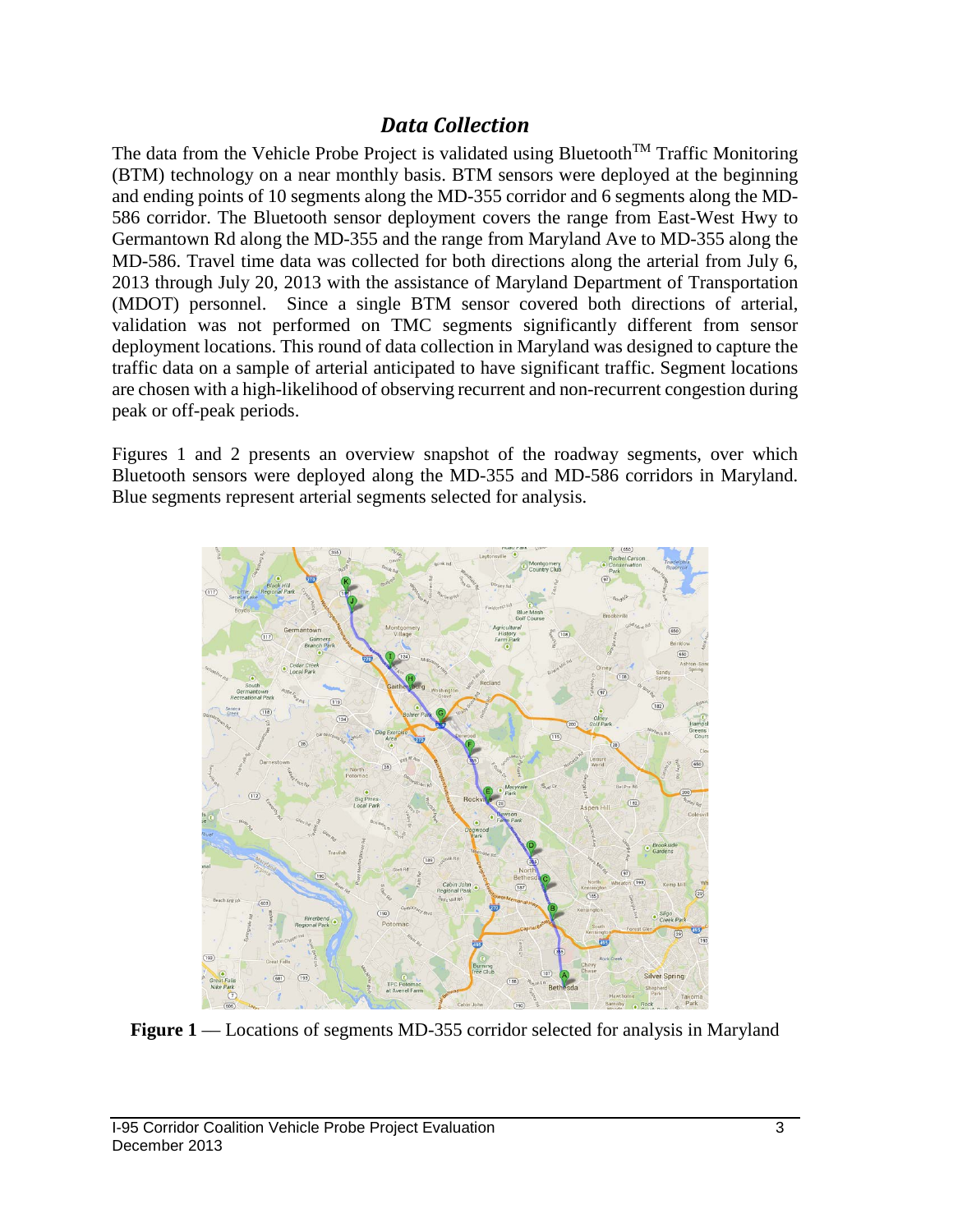

**Figure 2** — Locations of segments MD-586 corridor selected for analysis in Maryland

#### **TMC segments selected for validation in Maryland**

Table 1 presents a list of data collection segments in Maryland. In total, these segments cover a length of 34.1 arterial miles. Data collection segments are comprised of one or more Traffic Message Channel (TMC) base segments, such that total length of the data collection segment is one mile long or greater on the arterial. When appropriate, consecutive TMC segments are combined to form a data collection segment longer than one mile. The results of validation performed on the 16 arterial segments are included in this report. Table 1 contains summary information on each data collection segment. The latitude/longitude coordinates of the locations at which the Bluetooth sensors were deployed throughout the state of Maryland are provided in Table 1 as well as an active map link to view the data collection segment in detail. Click on the map link to see a detailed map for the respective data collection segment. It should be noted that the configuration of test segments is often such that the endpoint of one segment coincides with the start point of the next segment, so that one Bluetooth sensor covers both data collection segments.

Table 1 also provides data on the precise length of the TMCs comprising the test segment as compared to the measured length between Bluetooth<sup>TM</sup> Traffic Monitoring (BTM) sensors placed on the roadway. Details of the algorithm used to estimate equivalent path travel times based on INRIX data feeds for individual data collection segments are provided in a separate report. This algorithm finds an equivalent INRIX travel time (and therefore travel speed) corresponding to each sample BTM travel time observation on the test segment of interest.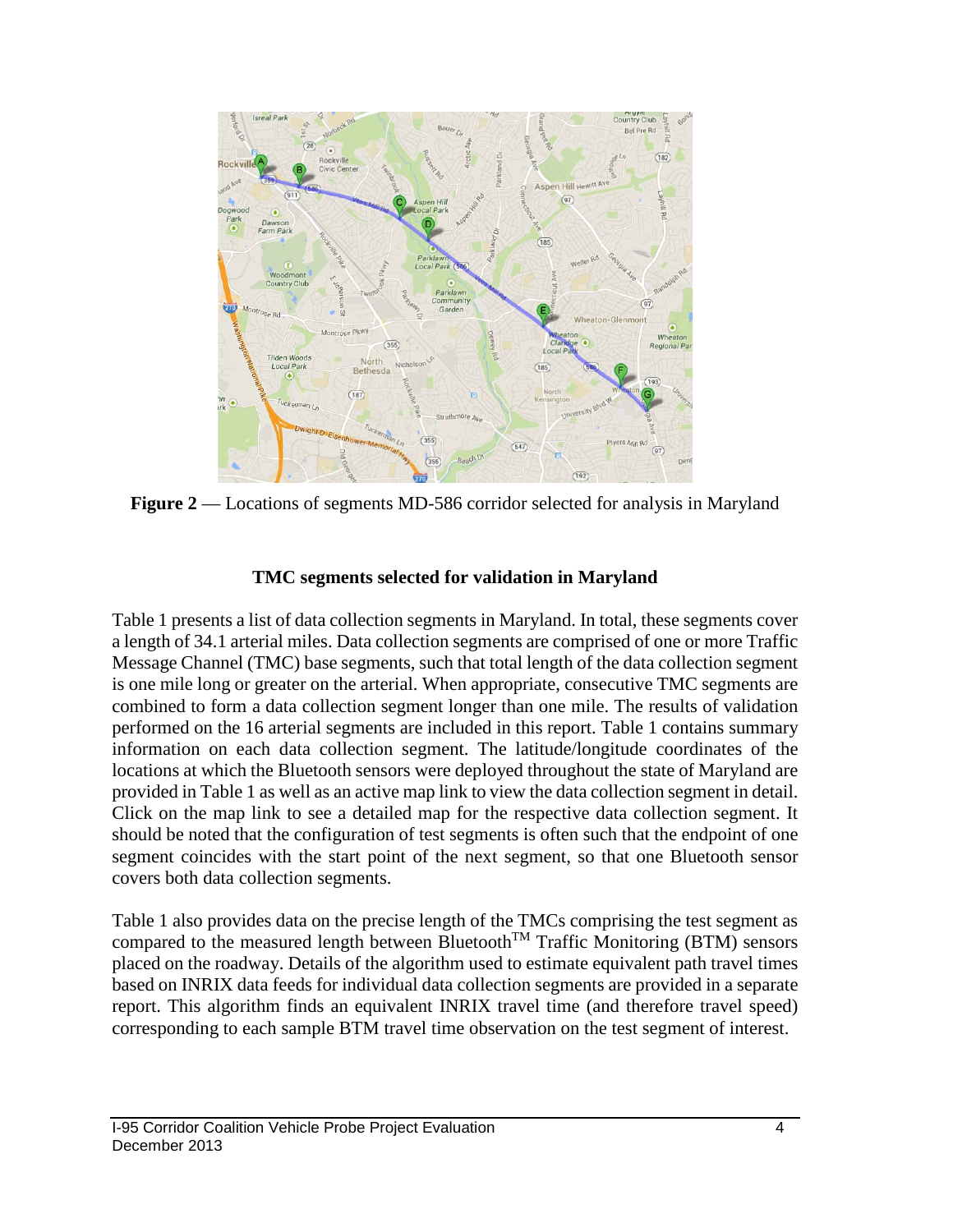| <b>SEGMENT</b>  | <b>DESCRIPTION</b> |              | -                      | <b>TMC CODES</b> |                | Deployment  |               |                      |
|-----------------|--------------------|--------------|------------------------|------------------|----------------|-------------|---------------|----------------------|
| (Map Link)      | Arterial           | <b>State</b> | Starting at            | <b>Begin</b>     | Number         |             | Begin Lat/Lon | Length               |
|                 | Direction          | County       | Ending at              | End              | Length         | End Lat/Lon |               | % Diff               |
| <b>Arterial</b> |                    |              |                        |                  |                |             |               | All Lengths in Miles |
| A <sub>1</sub>  | $MD-355$           | Maryland     | East-West Hwy          | $110+05861$      | 8              | 38.984757   | $-77.094135$  | 2.74                 |
| MD0735501       | Northbound         | Montgomery   | $I-495$                | 110P05864        | 2.48           | 39.019849   | $-77.102172$  | 10.29%               |
| A2              | MD-355             | Maryland     | $I-495$                | $110+06990$      | $\overline{4}$ | 39.019849   | $-77.102172$  | 0.90                 |
| MD0735502       | Northbound         | Montgomery   | <b>Strathmore Ave</b>  | 110P07798        | 1.11           | 39.035356   | $-77.107043$  | $-18.80\%$           |
| A <sub>3</sub>  | $MD-355$           | Maryland     | <b>Strathmore Ave</b>  | $110+06991$      | $\overline{2}$ | 39.035356   | $-77.107043$  | 1.25                 |
| MD0735503       | Northbound         | Montgomery   | Randolph Rd            | 110P06991        | 1.35           | 39.05342    | $-77.116776$  | $-7.67%$             |
| A <sup>4</sup>  | MD-355             | Maryland     | Randolph Rd            | $110+06992$      | $\overline{4}$ | 39.05342    | $-77.116776$  | 2.67                 |
| MD0735504       | Northbound         | Montgomery   | Veirs Mill Rd          | 110P06993        | 2.53           | 39.081803   | $-77.145973$  | 5.72%                |
| A <sub>5</sub>  | $MD-355$           | Maryland     | Veirs Mill Rd          | $110+11340$      | $\overline{4}$ | 39.081803   | $-77.145973$  | 1.91                 |
| MD0735505       | Northbound         | Montgomery   | Gude Dr                | 110P11341        | 1.88           | 39.106627   | -77.158365    | 1.56%                |
| A6              | MD-355             | Maryland     | Gude Dr                | $110+11342$      | 4              | 39.106627   | $-77.158365$  | 1.55                 |
| MD0735506       | Northbound         | Montgomery   | $I-370$                | $110+11344$      | 1.59           | 39.123076   | $-77.178225$  | $-2.77%$             |
| A7              | MD-355             | Maryland     | $I-370$                | 110P11344        | 5              | 39.123076   | $-77.178225$  | 1.37                 |
| MD0735507       | Northbound         | Montgomery   | MD-117/W Diamond Ave   | 110P11346        | 1.69           | 39.141312   | -77.198848    | $-18.97%$            |
| A8              | $MD-355$           | Maryland     | MD-117/W Diamond Ave   | $110+11347$      | 5              | 39.141312   | -77.198848    | 1.37                 |
| MD0735508       | Northbound         | Montgomery   | Montgomery Village Ave | 110P11349        | 1.10           | 39.153082   | $-77.212564$  | 24.46%               |

**Table 1 Segments selected for validation in Maryland**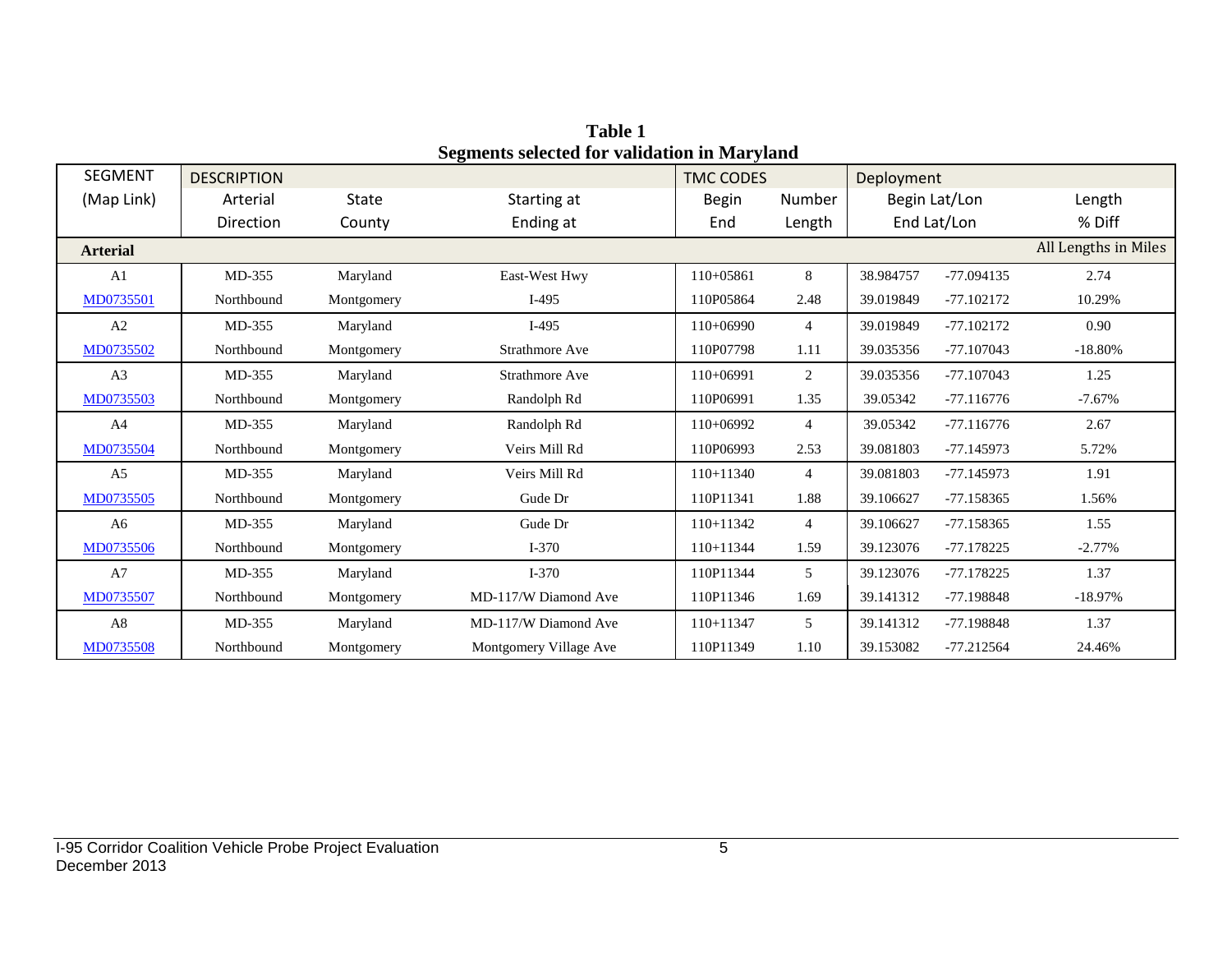| <b>SEGMENT</b>  | <b>DESCRIPTION</b> |              |                        | <b>TMC CODES</b> |                | Deployment  |               |                      |
|-----------------|--------------------|--------------|------------------------|------------------|----------------|-------------|---------------|----------------------|
| (Map Link)      | Arterial           | <b>State</b> | Starting at            | <b>Begin</b>     | Number         |             | Begin Lat/Lon | Length               |
|                 | Direction          | County       | Ending at              | End              | Length         | End Lat/Lon |               | % Diff               |
| <b>Arterial</b> |                    |              |                        |                  |                |             |               | All Lengths in Miles |
| A <sub>9</sub>  | MD-355             | Maryland     | Montgomery Village Ave | $110+11350$      | 5              | 39.153082   | $-77.212564$  | 2.58                 |
| MD0735509       | Northbound         | Montgomery   | Middlebrook Road       | 110P11352        | 2.60           | 39.182115   | -77.238309    | $-0.68%$             |
| A10             | MD-355             | Maryland     | Middlebrook Road       | $110+11353$      | 2              | 39.182115   | -77.238309    | 0.80                 |
| MD0735510       | Northbound         | Montgomery   | Germantown Rd          | 110P11353        | 0.74           | 39.192284   | $-77.24254$   | 8.40%                |
| A11             | MD-355             | Maryland     | Montgomery Village Ave | 110N11349        | 5              | 39.153062   | $-77.212838$  | 1.37                 |
| MD0735553       | Southbound         | Montgomery   | MD-117/W Diamond Ave   | 110-11346        | 1.12           | 39.14116    | $-77.198841$  | 22.62%               |
| A12             | MD-355             | Maryland     | Gude Dr                | 110N11341        | $\overline{4}$ | 39.107501   | $-77.159168$  | 1.91                 |
| MD0735556       | Southbound         | Montgomery   | Veirs Mill Rd          | 110-06993        | 1.89           | 39.082599   | $-77.146696$  | 1.22%                |
| A13             | MD-355             | Maryland     | Veirs Mill Rd          | 110N06993        | $\overline{4}$ | 39.082599   | $-77.146696$  | 2.67                 |
| MD0735557       | Southbound         | Montgomery   | Randolph Rd            | 110-06991        | 2.59           | 39.05345    | $-77.117038$  | 3.24%                |
| A14             | MD-355             | Maryland     | Randolph Rd            | 110N06991        | 2              | 39.05345    | $-77.117038$  | 1.25                 |
| MD0735558       | Southbound         | Montgomery   | Strathmore Ave         | 110-07798        | 1.36           | 39.035316   | $-77.107204$  | $-8.12%$             |
| A15             | MD-586             | Maryland     | Georgia Ave            | 110N06810        | 3              | 39.035859   | $-77.049652$  | 0.39                 |
| MD0758601       | Westbound          | Montgomery   | University Blvd        | 110N06809        | 0.43           | 39.040099   | $-77.055457$  | $-9.29%$             |
| A16             | MD-586             | Maryland     | University Blvd        | 110-06808        | $\overline{2}$ | 39.040099   | $-77.055457$  | 1.33                 |
| MD0758602       | Westbound          | Montgomery   | Connecticut Ave        | 110N06808        | 1.35           | 39.051978   | -77.075217    | $-1.63%$             |

**Table 1 (Cont'd) Segments selected for validation in Maryland**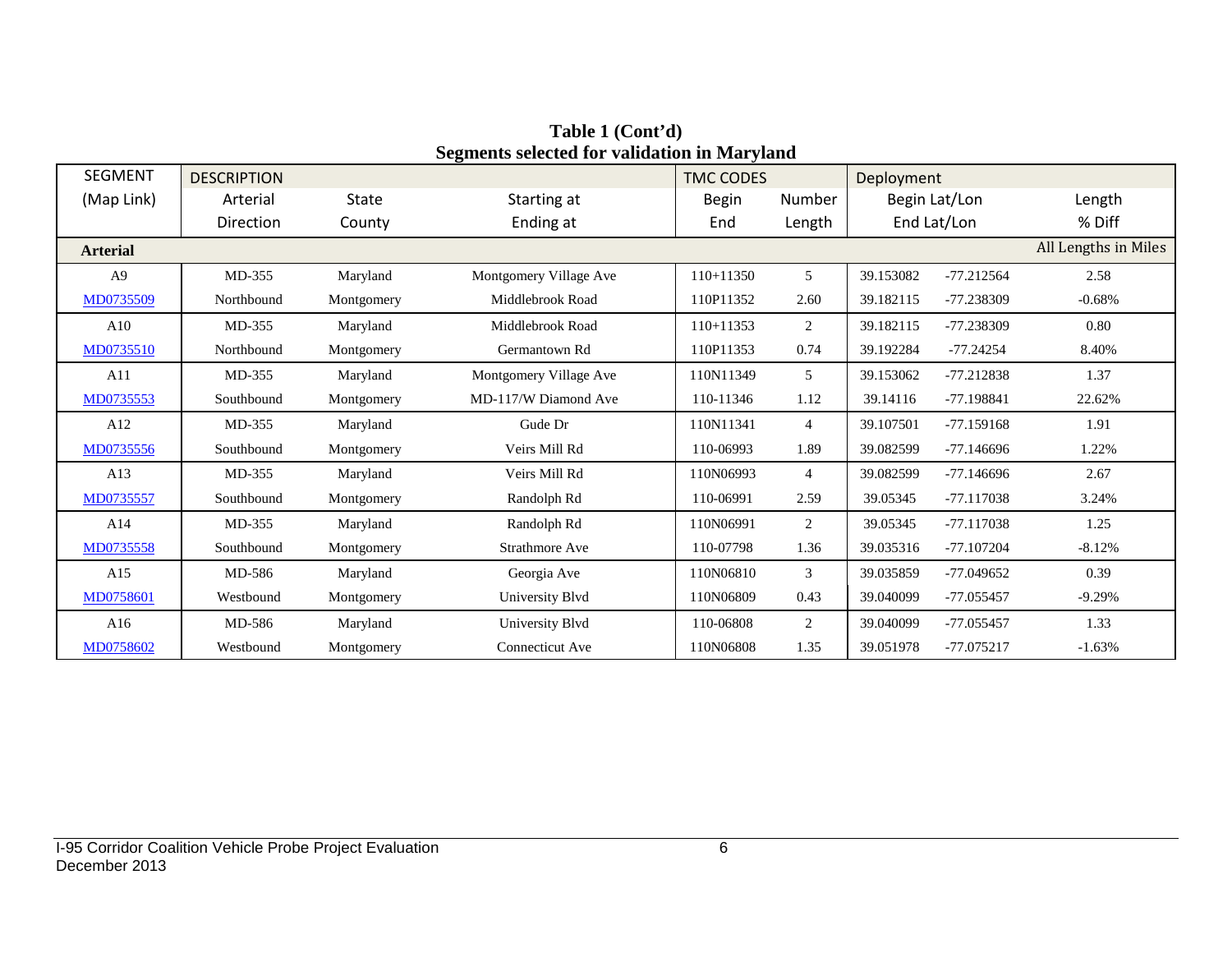| <b>SEGMENT</b>  | <b>DESCRIPTION</b> |              |                       | <b>TMC CODES</b> |                | Deployment  |               |                      |
|-----------------|--------------------|--------------|-----------------------|------------------|----------------|-------------|---------------|----------------------|
| (Map Link)      | Highway            | <b>State</b> | Starting at           | <b>Begin</b>     | Number         |             | Begin Lat/Lon | Length               |
|                 | Direction          | County       | Ending at             | End              | Length         | End Lat/Lon |               | % Diff               |
| <b>Arterial</b> |                    |              |                       |                  |                |             |               | All Lengths in Miles |
| A17             | MD-586             | Maryland     | Connecticut Ave       | 110-06807        |                | 39.051978   | -77.075217    | 2.03                 |
| MD0758603       | Westbound          | Montgomery   | Aspen Hill Rd         | 110-06807        | 1.98           | 39.069173   | $-77.104787$  | 2.27%                |
| A18             | MD-586             | Maryland     | Aspen Hill Rd         | 110-06806        |                | 39.069173   | $-77.104787$  | 0.48                 |
| MD0758604       | Westbound          | Montgomery   | Twinbrook Pkwy        | 110-06806        | 0.48           | 39.073462   | $-77.111866$  | $-0.47%$             |
| A19             | MD-586             | Maryland     | <b>Twinbrook Pkwy</b> | 110-06805        | $\mathbf{1}$   | 39.073462   | $-77.111866$  | 1.48                 |
| MD0758605       | Westbound          | Montgomery   | 1st Street            | 110-06805        | 1.43           | 39.079665   | -77.137134    | 3.36%                |
| A20             | MD-586             | Maryland     | 1st Street            | 110N06805        | 3              | 39.079665   | -77.137134    | 0.44                 |
| MD0758606       | Westbound          | Montgomery   | MD-355                | 110N06804        | 0.55           | 39.081428   | $-77.146925$  | $-19.54%$            |
| A21             | MD-586             | Maryland     | $MD-355$              | 110P06804        | 3              | 39.081322   | $-77.147051$  | 0.44                 |
| MD0758651       | Eastbound          | Montgomery   | 1st Street            | 110P06805        | 0.51           | 39.079702   | $-77.13786$   | $-14.39%$            |
| A22             | MD-586             | Maryland     | 1st Street            | $110+06806$      | $\mathbf{1}$   | 39.079702   | $-77.13786$   | 1.48                 |
| MD0758652       | Eastbound          | Montgomery   | <b>Twinbrook Pkwy</b> | 110+06806        | 1.47           | 39.073357   | $-77.11195$   | 0.84%                |
| A23             | MD-586             | Maryland     | Connecticut Ave       | 110P06808        | $\overline{2}$ | 39.052313   | -77.075991    | 1.33                 |
| MD0758655       | Eastbound          | Montgomery   | University Blvd       | 110+06809        | 1.33           | 39.040533   | $-77.05656$   | $-0.30%$             |
| A24             | MD-586             | Maryland     | University Blvd       | 110P06809        | 3              | 39.040533   | $-77.05656$   | 0.39                 |
| MD0758656       | Eastbound          | Montgomery   | Georgia Ave           | 110P06810        | 0.49           | 39.03579    | $-77.049828$  | $-20.55%$            |

**Table 1 (Cont'd) Segments selected for validation in Maryland**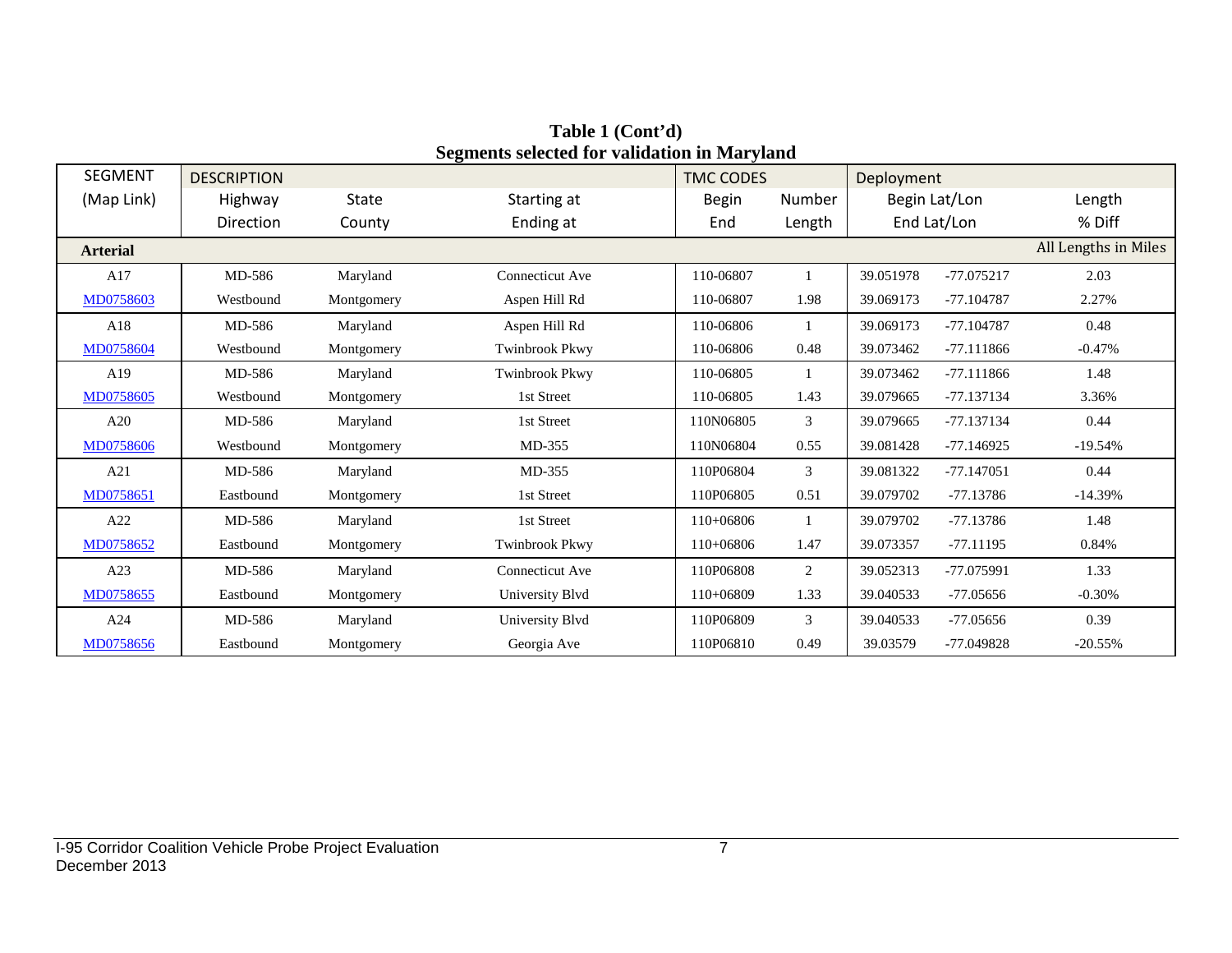#### *Analysis of Arterial Results*

Table 2 summarizes the data quality measures obtained as a result of comparison between Bluetooth and all reported INRIX speeds. Specifications include the Average Absolute Speed Error (AASE) and the Speed Error Bias (SEB).

#### Average Absolute Speed Error (AASE)

The AASE is defined as the mean absolute value of the difference between the mean speed reported from the VPP and the ground truth mean speed for a specified time period. The AASE is the primary accuracy metric. Based on the contract specifications, the speed data from the VPP shall have a maximum average absolute error of 10 miles per hour (MPH) in each of four speed ranges: 0-15 MPH, 15-25 MPH, 25-35 MPH and 35+ MPH.

#### Speed Error Bias (SEB)

The SEB is defined as the average speed error (not the absolute value) in each speed range. SEB is a measure of whether the speed reported in the VPP consistently under or over estimates speed as compared to ground truth speed. Based on the contract specifications, the VPP data shall have a maximum SEB of  $+/-$  5 MPH in each of speed ranges as defined above.

The results are presented as compared against the mean of the ground truth data as well as the 95<sup>th</sup> percent confidence interval for the mean, referred to as the Standard Error of the Mean (SEM) band. The SEM band takes into account any uncertainty in the ground truth speed as measured by BTM equipment due to limited samples and/or data variance. Contract specifications are assessed against the SEM band. (See the *Vehicle Probe Project: Data Use and Application Guide* for additional details on the validation process.) The AASE in the lower two speed bands have proven to be the critical specification (and most difficult) to attain, and are highlighted in Table 2. AASE below 10 MPH meet contract specifications. As shown, the average absolute speed error (AASE) was within specification for all speed bins.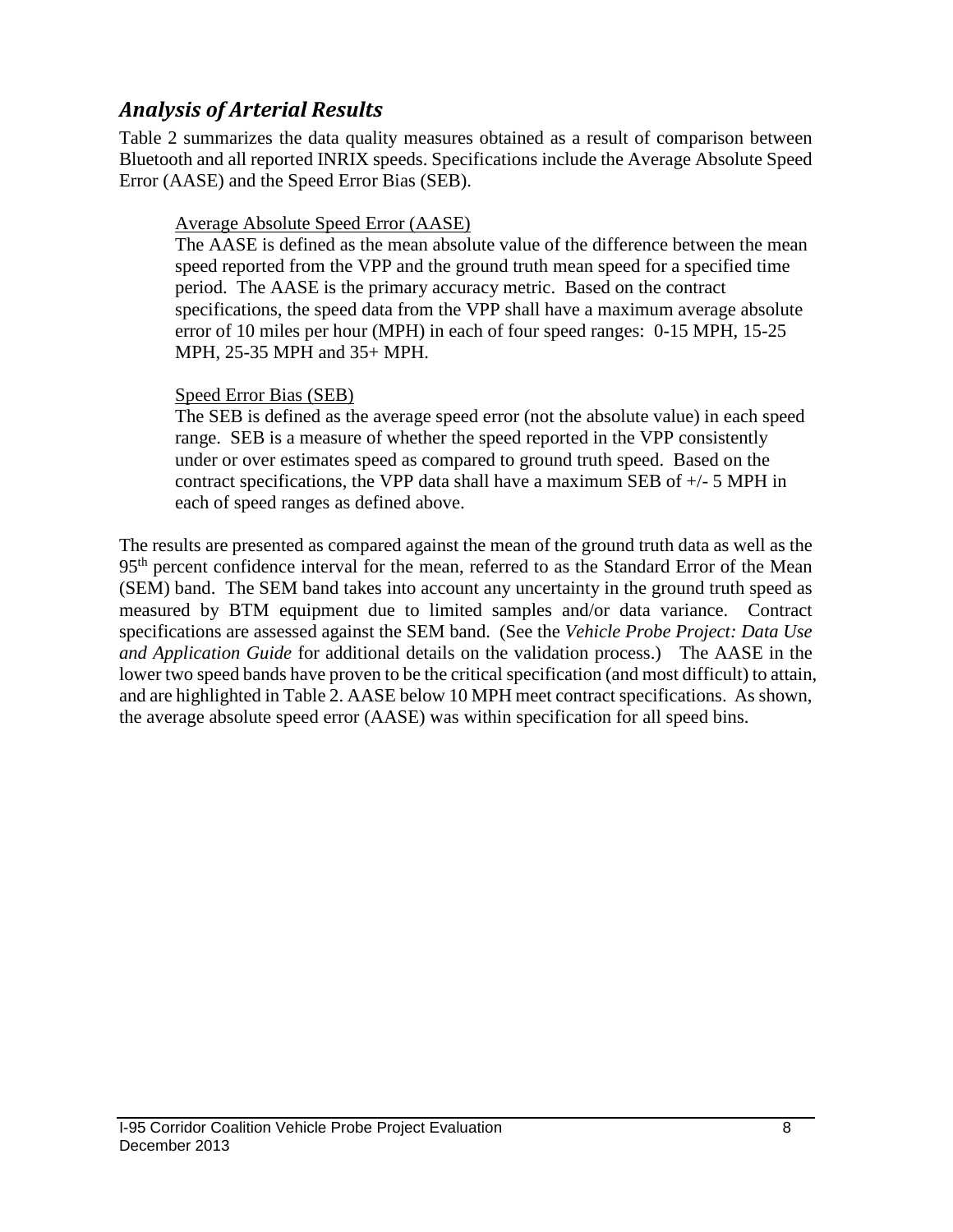| <b>TABLE 2</b>                                          |
|---------------------------------------------------------|
| Data quality measures for arterial segments in Maryland |

|              |                           | <b>Data Quality Measures for</b> |            |             |                             |                         |
|--------------|---------------------------|----------------------------------|------------|-------------|-----------------------------|-------------------------|
|              |                           | 1.96 SEM Band                    |            | Mean        |                             |                         |
|              | <b>SEB</b>                | <b>AASE</b>                      |            |             |                             |                         |
| <b>SPEED</b> | 5 mph                     | $10$ mph                         | <b>SEB</b> | <b>AASE</b> | No. of $5$<br><b>Minute</b> | <b>Hours</b> of<br>Data |
| <b>BIN</b>   | (contract specifications) |                                  |            |             | <b>Samples</b>              | <b>Collection</b>       |
| $0 - 15$     | 6.9                       |                                  | 13         | 13.1        | 1341                        | 111.8                   |
| $15 - 25$    | 3.1                       | 3.1                              | 7.6        | 7.9         | 6271                        | 522.6                   |
| $25 - 35$    | 0.6                       |                                  | 1.8        | 4.2         | 6614                        | 551.2                   |
| $35+$        | -5                        | 5.1                              | $-10.6$    | 10.9        | 19239                       | 1603.3                  |

Table 3 shows the percentage of the time INRIX data falls within 5 mph of the SEM band and the mean for each speed bin for all arterial data segments in Maryland.

**Table 3 Percent observations meeting data quality criteria for arterial segments in Maryland**

|                            |                                                 | <b>Data Quality Measures for</b>                         |                                           |                                                     |                |  |
|----------------------------|-------------------------------------------------|----------------------------------------------------------|-------------------------------------------|-----------------------------------------------------|----------------|--|
|                            |                                                 | 1.96 SEM Band                                            |                                           | <b>Mean</b>                                         |                |  |
| <b>SPEED</b><br><b>BIN</b> | <b>Percentage</b><br>falling inside<br>the band | <b>Percentage</b><br>falling within 5<br>mph of the band | <b>Percentage</b><br>equal to the<br>mean | <b>Percentage</b><br>within 5<br>mph of the<br>mean | No. of<br>Obs. |  |
| $0 - 15$                   | 10%                                             | 37%                                                      | 0%                                        | 8%                                                  | 1341           |  |
| $15 - 25$                  | 34%                                             | 72%                                                      | 0%                                        | 28%                                                 | 6271           |  |
| $25 - 35$                  | 67%                                             | 93%                                                      | 0%                                        | 67%                                                 | 6614           |  |
| $35+$                      | 39%                                             | 61%                                                      | 0%                                        | 25%                                                 | 19239          |  |

Tables 4 and 5 present detailed data for individual TMC segments in Maryland in a similar format as Tables 2 and 3, respectively. Note that for some segments and in some speed bins the comparison results may not be reliable due to small number of observations.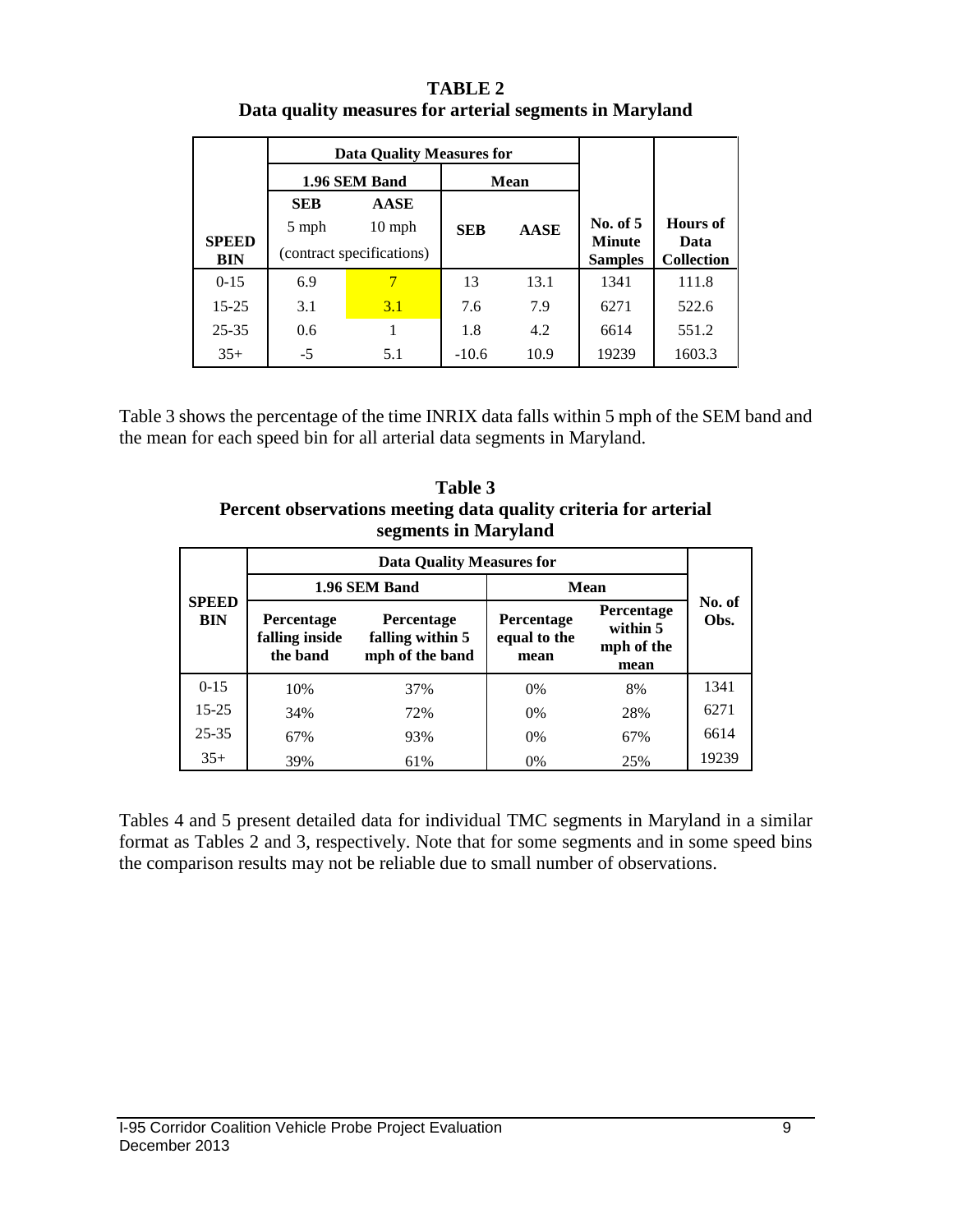|            | <b>Data Quality Measures for</b> |                              |                            |                                   |                                                            |                                   |                                                     |             |
|------------|----------------------------------|------------------------------|----------------------------|-----------------------------------|------------------------------------------------------------|-----------------------------------|-----------------------------------------------------|-------------|
|            | <b>Standard</b>                  |                              |                            | 1.96 SEM Band                     |                                                            | Mean                              |                                                     |             |
| <b>TMC</b> | <b>TMC</b><br>length             | <b>Bluetooth</b><br>distance | <b>SPEED</b><br><b>BIN</b> | <b>Speed</b><br><b>Error Bias</b> | Average<br><b>Absolute</b><br><b>Speed</b><br><b>Error</b> | <b>Speed</b><br><b>Error Bias</b> | Average<br><b>Absolute</b><br><b>Speed</b><br>Error | No. of Obs. |
|            |                                  |                              | $0 - 15$                   | 4.5                               | 4.5                                                        | $8.7\,$                           | 8.7                                                 | 45          |
| MD0735501  | 2.48                             | 2.74                         | 15-25                      | 2.3                               | 2.4                                                        | 5.7                               | 6.0                                                 | 67          |
|            |                                  |                              | 25-35                      | 0.9                               | 0.9                                                        | 2.8                               | 3.2                                                 | 38          |
|            |                                  |                              | $35+$                      | $\overline{\phantom{a}}$          | $\overline{\phantom{a}}$                                   | $\overline{\phantom{a}}$          | $\overline{\phantom{a}}$                            | $\Box$      |
|            |                                  |                              | $0 - 15$                   | 10.5                              | 10.5                                                       | 10.8                              | 10.8                                                | $1*$        |
| MD0735502  | 1.11                             | 0.90                         | $15 - 25$                  | 2.2                               | 2.4                                                        | 5.1                               | 5.9                                                 | 160         |
|            |                                  |                              | $25 - 35$                  | 0.3                               | 0.6                                                        | 1.5                               | 4.1                                                 | 489         |
|            |                                  |                              | $35+$                      | $-1.5$                            | 1.6                                                        | $-7.6$                            | 8.5                                                 | 425         |
|            |                                  |                              | $0 - 15$                   | 6.9                               | 6.9                                                        | 11.8                              | 11.8                                                | 172         |
| MD0735503  | 1.35                             | 1.25                         | 15-25                      | 3.6                               | 3.6                                                        | 6.6                               | 6.8                                                 | 800         |
|            |                                  |                              | 25-35                      | 0.1                               | 0.4                                                        | 0.2                               | 3.0                                                 | 93          |
|            |                                  |                              | $35+$                      | $-3.7$                            | 3.7                                                        | $-5.7$                            | 8.0                                                 | $5*$        |
|            |                                  |                              | $0 - 15$                   | 9.2                               | 9.2                                                        | 17.4                              | 17.4                                                | $15*$       |
|            | 2.53                             | 2.67                         | $15 - 25$                  | 1.2                               | 1.2                                                        | 7.1                               | 7.1                                                 | $15*$       |
| MD0735504  |                                  |                              | $25 - 35$                  | 0.3                               | 0.3                                                        | 1.1                               | 2.6                                                 | $10*$       |
|            |                                  |                              | $35+$                      | $\bar{\mathcal{L}}$               | $\sim$                                                     | $\bar{\phantom{a}}$               | $\bar{\phantom{a}}$                                 | $\omega$    |
|            |                                  | 1.91                         | $0 - 15$                   | 7.6                               | 7.6                                                        | 15.9                              | 15.9                                                | $26*$       |
| MD0735505  |                                  |                              | 15-25                      | 2.9                               | 2.9                                                        | 9.8                               | 9.8                                                 | 56*         |
|            | 1.88                             |                              | 25-35                      | 0.8                               | 1.0                                                        | 3.3                               | 4.0                                                 | 50          |
|            |                                  |                              | $35+$                      | $-1.1$                            | 1.1                                                        | $-5.3$                            | 5.3                                                 | $11*$       |
|            |                                  |                              | $0 - 15$                   | 6.8                               | 6.8                                                        | 15.3                              | 15.3                                                | 110         |
| MD0735506  | 1.59                             | 1.55                         | $15 - 25$                  | 2.6                               | 2.6                                                        | 9.4                               | 9.5                                                 | 479         |
|            |                                  |                              | 25-35                      | 0.5                               | 0.8                                                        | 1.4                               | 3.4                                                 | 443         |
|            |                                  |                              | $35+$                      | $-1.6$                            | 1.6                                                        | $-4.7$                            | 4.9                                                 | 54          |
|            |                                  |                              | $0 - 15$                   | 10.7                              | 10.7                                                       | 20.6                              | 20.6                                                | $3*$        |
|            |                                  |                              | $15 - 25$                  | 3.1                               | 3.1                                                        | 9.5                               | 9.5                                                 | 318         |
| MD0735507  | 1.69                             | 1.37                         | $25 - 35$                  | 0.9                               | 1.0                                                        | 2.9                               | 3.8                                                 | 1071        |
|            |                                  |                              | $35+$                      | $-0.9$                            | 0.9                                                        | $-4.5$                            | 4.7                                                 | 129         |
|            |                                  |                              | $0 - 15$                   | 5.0                               | 5.0                                                        | 11.7                              | 11.7                                                | 125         |
|            |                                  |                              | $15 - 25$                  | 1.3                               | 1.5                                                        | 4.9                               | 5.5                                                 | 195         |
| MD0735508  | 1.10                             | 1.37                         | $25 - 35$                  | $-0.4$                            | 1.1                                                        | $-1.0$                            | 3.0                                                 | 94          |
|            |                                  |                              | $35+$                      | $-5.8$                            | 5.8                                                        | $-10.5$                           | 10.5                                                | $7*$        |

**Table 4 Data quality measures for individual arterial validation segments in the state of Maryland**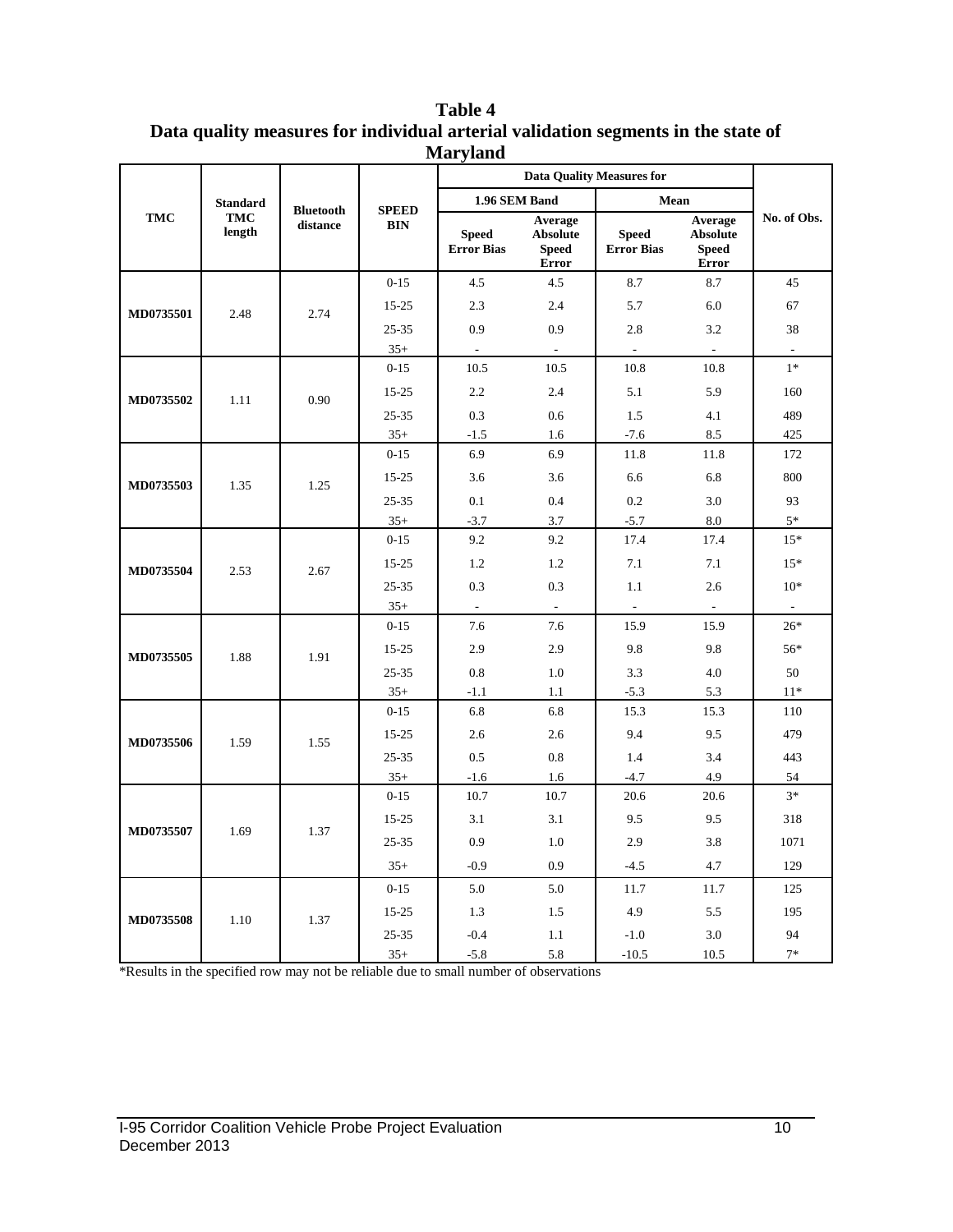|            | <b>Standard</b>      |                              |                            | 1.96 SEM Band                     |                                                            | Mean                              |                                                            |                          |
|------------|----------------------|------------------------------|----------------------------|-----------------------------------|------------------------------------------------------------|-----------------------------------|------------------------------------------------------------|--------------------------|
| <b>TMC</b> | <b>TMC</b><br>length | <b>Bluetooth</b><br>distance | <b>SPEED</b><br><b>BIN</b> | <b>Speed</b><br><b>Error Bias</b> | Average<br><b>Absolute</b><br><b>Speed</b><br><b>Error</b> | <b>Speed</b><br><b>Error Bias</b> | Average<br><b>Absolute</b><br><b>Speed</b><br><b>Error</b> | No. of Obs.              |
|            |                      |                              | $0 - 15$                   | 16.0                              | 16.0                                                       | 24.7                              | 24.7                                                       | $8*$                     |
| MD0735509  |                      | 2.58                         | $15 - 25$                  | 3.9                               | 3.9                                                        | 14.9                              | 14.9                                                       | $16*$                    |
|            | 2.60                 |                              | $25 - 35$                  | 2.4                               | 2.4                                                        | 5.9                               | 6.0                                                        | $27*$                    |
|            |                      |                              | $35+$                      | $\overline{a}$                    |                                                            | $\overline{a}$                    |                                                            |                          |
|            |                      |                              | $0 - 15$                   | $\overline{a}$                    | $\mathbf{r}$                                               | $\frac{1}{2}$                     | L.                                                         | $\overline{\phantom{a}}$ |
|            |                      |                              | $15 - 25$                  | 3.4                               | 3.4                                                        | 12.3                              | 12.3                                                       | $7*$                     |
| MD0735510  | 0.74                 | 0.80                         | $25 - 35$                  | 0.2                               | 0.2                                                        | 4.2                               | 4.5                                                        | 78                       |
|            |                      |                              | $35+$                      | $-0.9$                            | 0.9                                                        | $-4.0$                            | 4.2                                                        | 82                       |
|            |                      |                              | $0 - 15$                   | 6.1                               | 6.1                                                        | 10.2                              | 10.2                                                       | 103                      |
| MD0735553  |                      | 1.36                         | $15 - 25$                  | 3.0                               | 3.1                                                        | 5.8                               | 6.1                                                        | 928                      |
| 1.36       |                      |                              | $25 - 35$                  | 0.3                               | 0.6                                                        | 0.9                               | 3.1                                                        | 245                      |
|            |                      |                              | $35+$                      | $-0.9$                            | 2.4                                                        | $-4.3$                            | 6.7                                                        | $13*$                    |
|            |                      |                              | $0 - 15$                   | $\overline{a}$                    |                                                            | $\overline{a}$                    | $\mathbb{L}$                                               | $\bar{\phantom{a}}$      |
|            |                      |                              | $15 - 25$                  | 0.0                               | 0.0                                                        | 8.1                               | 8.1                                                        | $5*$                     |
| MD0735556  | 1.51                 | 1.51                         | 25-35                      | $-1.0$                            | 1.2                                                        | $-2.1$                            | 4.2                                                        | 365                      |
|            |                      |                              | $35+$                      | $-4.0$                            | 4.0                                                        | $-9.5$                            | 9.5                                                        | 908                      |
|            |                      |                              | $0 - 15$                   | 9.8                               | 9.8                                                        | 18.2                              | 18.2                                                       | $1*$                     |
| MD0735557  | 1.68                 | 1.68                         | $15 - 25$                  | 0.1                               | 0.1                                                        | 5.7                               | 6.3                                                        | 33                       |
|            |                      |                              | $25 - 35$                  | $-0.9$                            | 0.9                                                        | $-1.5$                            | 4.3                                                        | 170                      |
|            |                      |                              | $35+$                      | $-9.8$                            | 9.8                                                        | $-16.9$                           | 16.9                                                       | 1605                     |
|            |                      |                              | $0 - 15$                   | 6.0                               | 6.0                                                        | 14.9                              | 14.9                                                       | 61                       |
| MD0735558  | 1.11                 | 1.11                         | $15 - 25$                  | 3.0                               | 3.0                                                        | 7.7                               | 7.7                                                        | 190                      |
|            |                      |                              | 25-35                      | 0.1                               | 0.8                                                        | 0.6                               | 2.8                                                        | 181                      |
|            |                      |                              | $35+$                      | $-2.1$                            | 2.1                                                        | $-4.4$                            | 4.6                                                        | 39                       |
|            |                      |                              | $0 - 15$                   | 6.7                               | 6.7                                                        | 13.5                              | 13.6                                                       | 146                      |
| MD0758601  |                      |                              | $15 - 25$                  | 1.2                               | 1.3                                                        | 6.4                               | 7.1                                                        | 262                      |
|            | 0.43                 | 0.39                         | 25-35                      | 0.0                               | 0.3                                                        | $-1.9$                            | 3.4                                                        | 106                      |
|            |                      |                              | $35+$                      | $-1.4$                            | 1.4                                                        | $-11.6$                           | 11.6                                                       | $16*$                    |
|            |                      |                              | $0 - 15$                   | 9.1                               | 9.1                                                        | 18.2                              | 18.2                                                       | $20*$                    |
|            |                      |                              | $15 - 25$                  | 4.1                               | 4.1                                                        | 11.8                              | 11.8                                                       | 389                      |
| MD0758602  | 1.35                 | 1.33                         | 25-35                      | 0.9                               | 1.2                                                        | 4.0                               | 5.0                                                        | 580                      |
|            |                      |                              | $35+$                      | $-0.5$                            | 0.5                                                        | $-2.3$                            | 3.3                                                        | 148                      |

#### **Table 4 (Cont'd) Data quality measures for individual arterial validation segments in the state of Maryland**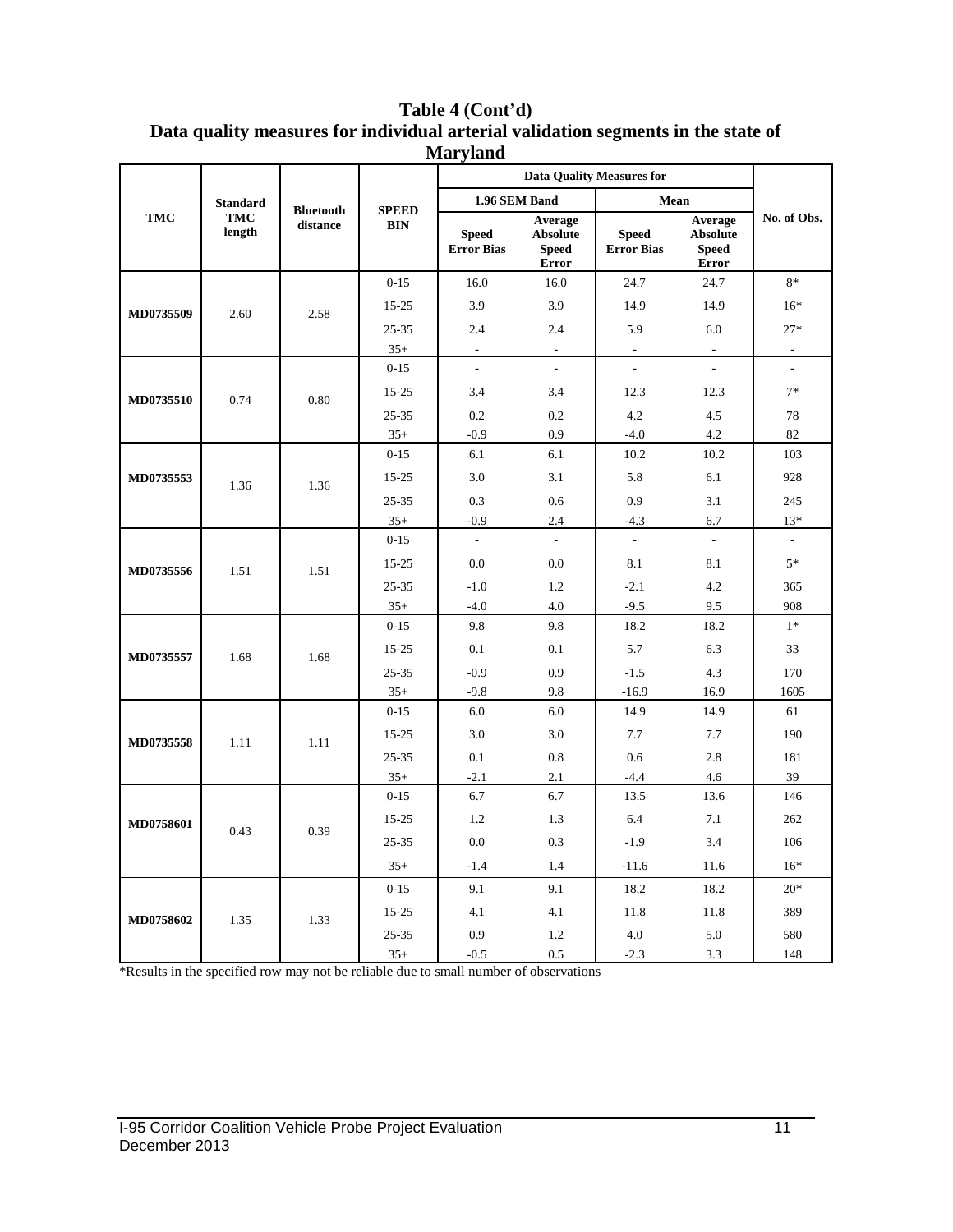|           |                      |                              |                            |                                   | <b>Data Quality Measures for</b>                    |                                   |                                                            |                          |
|-----------|----------------------|------------------------------|----------------------------|-----------------------------------|-----------------------------------------------------|-----------------------------------|------------------------------------------------------------|--------------------------|
|           | <b>Standard</b>      |                              |                            | 1.96 SEM Band                     |                                                     | Mean                              |                                                            |                          |
| TMC       | <b>TMC</b><br>length | <b>Bluetooth</b><br>distance | <b>SPEED</b><br><b>BIN</b> | <b>Speed</b><br><b>Error Bias</b> | Average<br><b>Absolute</b><br><b>Speed</b><br>Error | <b>Speed</b><br><b>Error Bias</b> | Average<br><b>Absolute</b><br><b>Speed</b><br><b>Error</b> | No. of Obs.              |
|           |                      |                              | $0 - 15$                   | 7.3                               | 7.3                                                 | 16.4                              | 16.4                                                       | 66                       |
| MD0758603 | 1.98                 | 2.03                         | 15-25                      | 3.8                               | 3.8                                                 | 9.8                               | 9.9                                                        | 317                      |
|           |                      |                              | $25 - 35$                  | 0.7                               | 1.1                                                 | 2.8                               | 4.0                                                        | 219                      |
|           |                      |                              | $35+$                      | $-0.1$                            | 0.1                                                 | $-3.0$                            | 3.4                                                        | $10*$                    |
|           |                      |                              | $0 - 15$                   | 13.3                              | 13.3                                                | 16.7                              | 16.7                                                       | $3*$                     |
|           |                      |                              | 15-25                      | 4.2                               | 4.3                                                 | 8.6                               | 9.1                                                        | 344                      |
| MD0758604 | 0.48                 | 0.48                         | $25 - 35$                  | 1.9                               | 2.2                                                 | 4.5                               | 5.7                                                        | 865                      |
|           |                      |                              | $35+$                      | $-0.5$                            | 0.8                                                 | $-2.2$                            | 4.1                                                        | 226                      |
|           |                      |                              | $0 - 15$                   | 10.5                              | 10.5                                                | 14.1                              | 14.1                                                       | 105                      |
| MD0758605 |                      | 1.48                         | 15-25                      | 2.7                               | 2.7                                                 | 10.5                              | 10.5                                                       | 245                      |
| 1.43      |                      |                              | 25-35                      | 0.5                               | 0.7                                                 | $2.0\,$                           | 3.5                                                        | 468                      |
|           |                      |                              | $35+$                      | $-2.0$                            | 2.0                                                 | $-5.3$                            | 5.5                                                        | 95                       |
| MD0758606 |                      |                              | $0 - 15$                   | 5.6                               | 5.6                                                 | 16.3                              | 16.3                                                       | $1*$                     |
|           | 0.55                 | 0.44                         | 15-25                      | 0.1                               | 0.1                                                 | 6.6                               | 6.6                                                        | $19*$                    |
|           |                      |                              | $25 - 35$                  | $-0.1$                            | 0.2                                                 | $-0.7$                            | 2.9                                                        | 83                       |
|           |                      |                              | $35+$                      | $-3.0$                            | 3.0                                                 | $-12.2$                           | 12.2                                                       | 118                      |
|           |                      | 0.49                         | $0 - 15$                   | 5.0                               | 5.1                                                 | 8.9                               | 9.1                                                        | 180                      |
| MD0758651 | 0.49                 |                              | 15-25                      | 0.6                               | 0.9                                                 | 2.4                               | 4.4                                                        | 298                      |
|           |                      |                              | $25 - 35$                  | $-0.8$                            | 0.8                                                 | $-6.1$                            | 6.5                                                        | 215                      |
|           |                      |                              | $35+$                      | $-8.8$                            | 8.8                                                 | $-18.2$                           | 18.2                                                       | 164                      |
|           |                      |                              | $0 - 15$                   | $\overline{\phantom{a}}$          | $\overline{\phantom{a}}$                            | $\frac{1}{2}$                     |                                                            | $\overline{\phantom{a}}$ |
| MD0758652 | 1.33                 | 1.33                         | 15-25                      | 3.3                               | 3.3                                                 | 11.6                              | 11.7                                                       | 66                       |
|           |                      |                              | $25 - 35$                  | 0.2                               | 0.5                                                 | 2.4                               | 4.1                                                        | 356                      |
|           |                      |                              | $35+$                      | $-2.7$                            | 2.7                                                 | $-6.6$                            | 6.8                                                        | 888                      |
|           |                      |                              | $0 - 15$                   | 9.1                               | 9.1                                                 | 16.3                              | 16.3                                                       | 146                      |
|           |                      |                              | 15-25                      | 4.3                               | 4.4                                                 | 7.8                               | 8.0                                                        | 980                      |
| MD0758655 | 1.47                 | 1.47                         | $25 - 35$                  | 0.8                               | 1.2                                                 | 2.8                               | 3.8                                                        | 243                      |
|           |                      |                              | $35+$                      | $-1.3$                            | 1.3                                                 | $-3.4$                            | 3.4                                                        | $2*$                     |
|           |                      |                              | $0 - 15$                   | 2.5                               | 2.5                                                 | 11.4                              | 11.4                                                       | $4*$                     |
|           | 0.51                 | 0.51                         | 15-25                      | 0.9                               | 0.9                                                 | 5.5                               | 6.0                                                        | 82                       |
| MD0758656 |                      |                              | 25-35                      | $-0.3$                            | 0.3                                                 | $-1.9$                            | 3.5                                                        | 125                      |
|           |                      |                              | $35+$                      | $-4.6$                            | 4.6                                                 | $-12.1$                           | 12.1                                                       | 68                       |

#### **Table 4 (Cont'd) Data quality measures for individual arterial validation segments in the state of Maryland**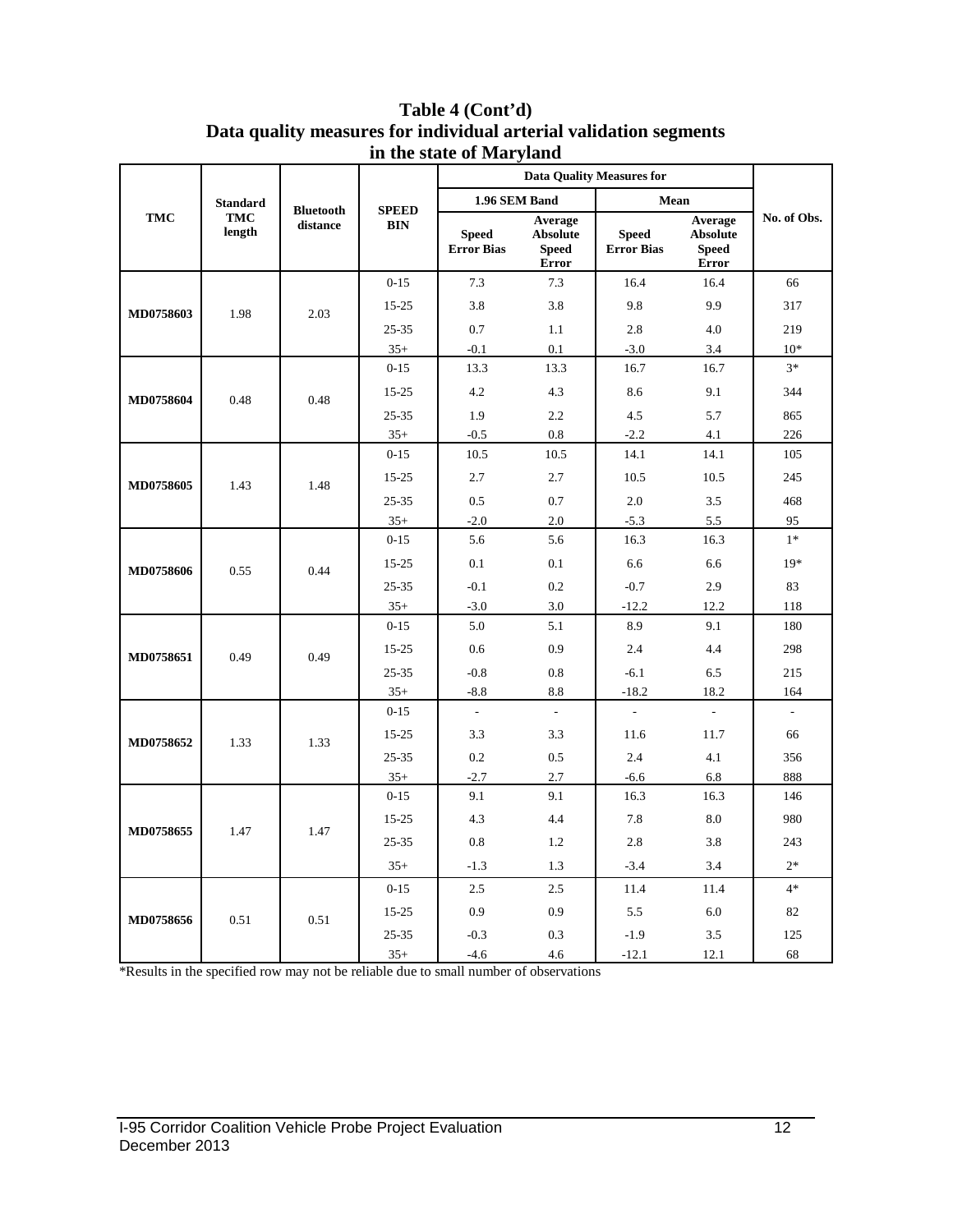#### **TMC SPEED BIN Data Quality Measures for No. of Obs. 1.96 SEM Band Mean Speed Error Bias Average Absolute Speed Error Speed Error Speed Error Bias Average Absolute Speed Error No. falling inside the band % falling inside the band No. falling within 5 mph of the band % falling within 5 mph of the band No. equal to the mean % equal to the mean No. within 5 mph of the mean % within 5 mph of the mean MD0735501**  0-15 8.0 18% 25.0 56% 0 0% 13 29% 45 15-25 17.0 25% 55.0 82% 0 0% 32 48% 67 25-35 19.0 50% 37.0 97% 0 0% 30 79% 38 35+ - - - - - - - - - **MD0735502**  $0.15$  0.0 0% 0.0 0% 0 0% 0 0% 1\* 15-25 75.0 47% 126.0 79% 0 0% 69 43% 160 25-35 387.0 79% 475.0 97% 0 0% 323 66% 489 35+ 295.0 69% 370.0 87% 0 0% 144 34% 425 **MD0735503** 0-15 11.0 6% 48.0 28% 0 0% 12 7% 172 15-25 178.0 22% 536.0 67% 0 0% 248 31% 800 25-35 78.0 84% 92.0 99% 0 0% 75 81% 93  $35+$  2.0 40% 3.0 60% 0 0% 0 0% 5\* **MD0735504**  $0-15$  0.0 0% 8.0 53% 0 0% 0% 15\* 15-25 8.0 53% 14.0 93% 0 0% 7 47% 15\* 25-35 8.0 80% 10.0 100% 0 0% 10 100% 10<sup>\*</sup> 35+ - - - - - - - - - **MD0735505**  $0-15$  1.0 4% 7.0 27% 0 0% 0 0% 26\* 15-25 19.0 34% 42.0 75% 0 0% 10 18% 56\* 25-35 26.0 52% 49.0 98% 0 0% 39 78% 50 35+ 4.0 36% 11.0 100% 0 0% 7 64% 11<sup>\*</sup> **MD0735506** 0-15 5.0 5% 37.0 34% 0 0% 0 0% 110 15-25 167.0 35% 385.0 80% 0 0% 93 19% 479 25-35 292.0 66% 423.0 95% 0 0% 346 78% 443 35+ 30.0 56% 49.0 91% 0 0% 30 56% 54 **MD0735507**  $0.15$  0.0 0% 0.0 0% 0 0% 0 0% 3\* 15-25 96.0 30% 234.0 74% 0 0% 33 10% 318 25-35 664.0 62% 1013.0 95% 0 0% 732 68% 1071 35+ 89.0 69% 121.0 94% 0 0% 80 62% 129 **MD0735508** 0-15 20.0 16% 64.0 51% 0 0% 7 6% 125 15-25 97.0 50% 179.0 92% 0 0% 94 48% 195 25-35 60.0 64% 88.0 94% 0 0% 74 79% 94 35+ 2.0 29% 3.0 43% 0 0% 0 0% 7\*

#### **Table 5 Observations meeting data quality criteria for individual arterial validation segments in the state of Maryland**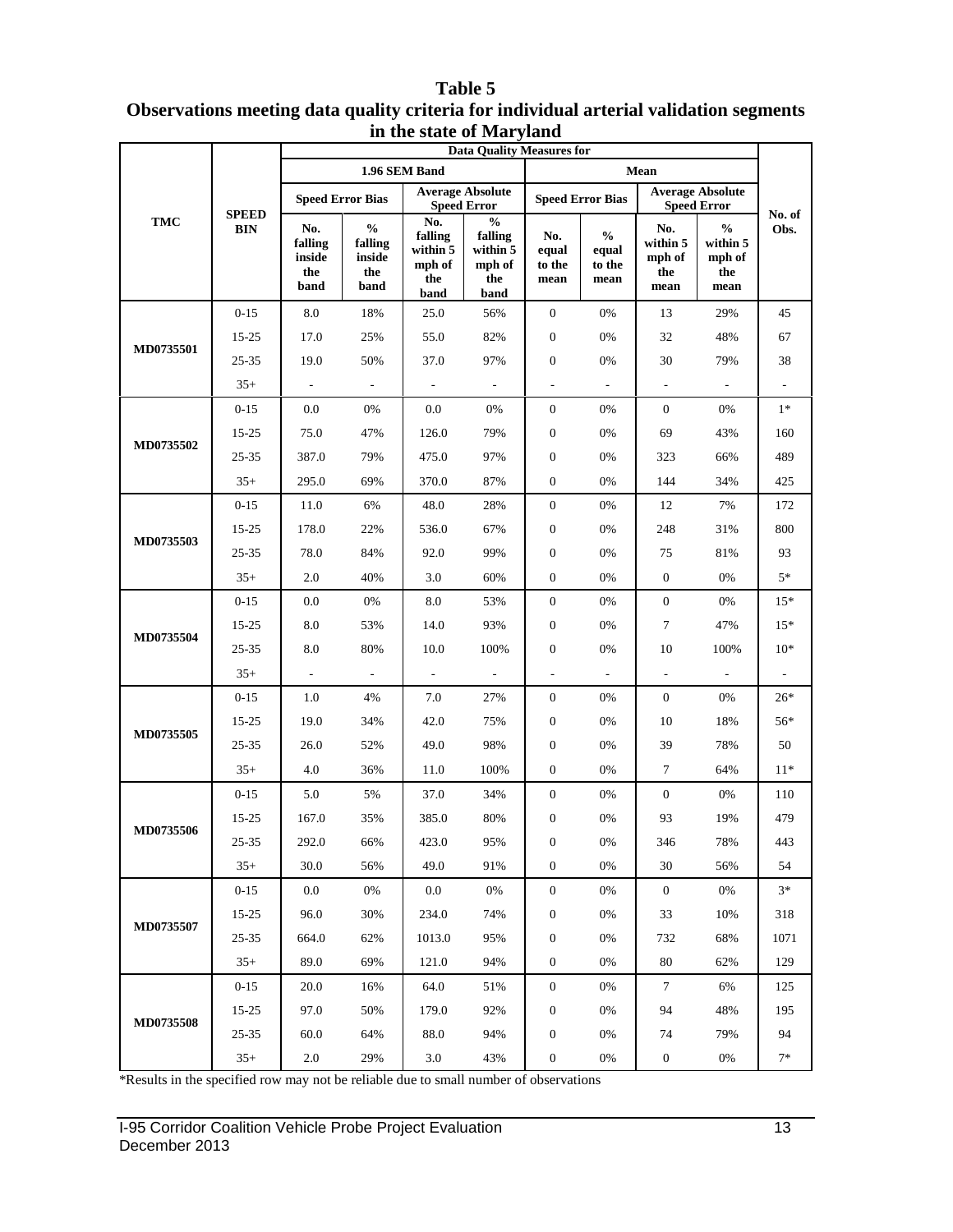#### **TMC SPEED BIN Data Quality Measures for No. of Obs. 1.96 SEM Band Mean Speed Error Bias Average Absolute Speed Error Speed Error Speed Error Bias Average Absolute Speed Error No. falling inside the band % falling inside the band No. falling within 5 mph of the band % falling within 5 mph of the band No. equal to the mean % equal to the mean No. within 5 mph of the mean % within 5 mph of the mean MD0735509**   $0-15$  0.0 0% 0.0 0% 0 0% 0 0% 8\* 15-25 3.0 19% 10.0 63% 0 0% 0 0% 16\* 25-35 10.0 37% 23.0 85% 0 0% 11 41% 27\* 35+ - - - - - - - - - **MD0735510** 0-15 - - - - - - - - - 15-25 1.0 14% 5.0 71% 0 0% 0 0% 7\* 25-35 68.0 87% 78.0 100% 0 0% 46 59% 78 35+ 55.0 67% 79.0 96% 0 0% 49 60% 82 **MD0735553** 0-15 | 12.0 12% | 38.0 37% | 0 0% | 16 16% | 103 15-25 270.0 29% 675.0 73% 0 0% 359 39% 928 25-35 190.0 78% 240.0 98% 0 0% 205 84% 245 35+ 6.0 46% 10.0 77% 0 0% 3 23% 13\* **MD0735556** 0-15 - - - - - - - - - 15-25 5.0 100% 5.0 100% 0 0% 1 20% 5\* 25-35 229.0 63% 331.0 91% 0 0% 232 64% 365 35+ 348.0 38% 596.0 66% 0 0% 202 22% 908 **MD0735557**  $0.15$  0.0 0% 0.0 0% 0 0% 0 0% 1\* 15-25 32.0 97% 33.0 100% 0 0% 13 39% 33 25-35 137.0 81% 156.0 92% 0 0% 112 66% 170 35+ 211.0 13% 439.0 27% 0 0% 39 2% 1605 **MD0735558** 0-15 7.0 11% 28.0 46% 0 0% 0 0% 61 15-25 73.0 38% 138.0 73% 0 0% 50 26% 190 25-35 109.0 60% 176.0 97% 0 0% 146 81% 181 35+ 18.0 46% 32.0 82% 0 0% 22 56% 39 **MD0738601** 0-15 17.0 12% 64.0 44% 0 0% 7 5% 146 15-25 164.0 63% 240.0 92% 0 0% 79 30% 262 25-35 95.0 90% 104.0 98% 1 1% 86 81% 106 35+ 12.0 75% 15.0 94% 0 0% 2 13% 16\* **MD0738602**  $0-15$  1.0 5% 4.0 20% 0 0% 0 0% 20\* 15-25 96.0 25% 239.0 61% 0 0% 26 7% 389 25-35 364.0 63% 535.0 92% 0 0% 317 55% 580 35+ 124.0 84% 141.0 95% 0 0% 116 78% 148

#### **Table 5 (Cont'd) Observations meeting data quality criteria for individual arterial validation segments in the state of Maryland**